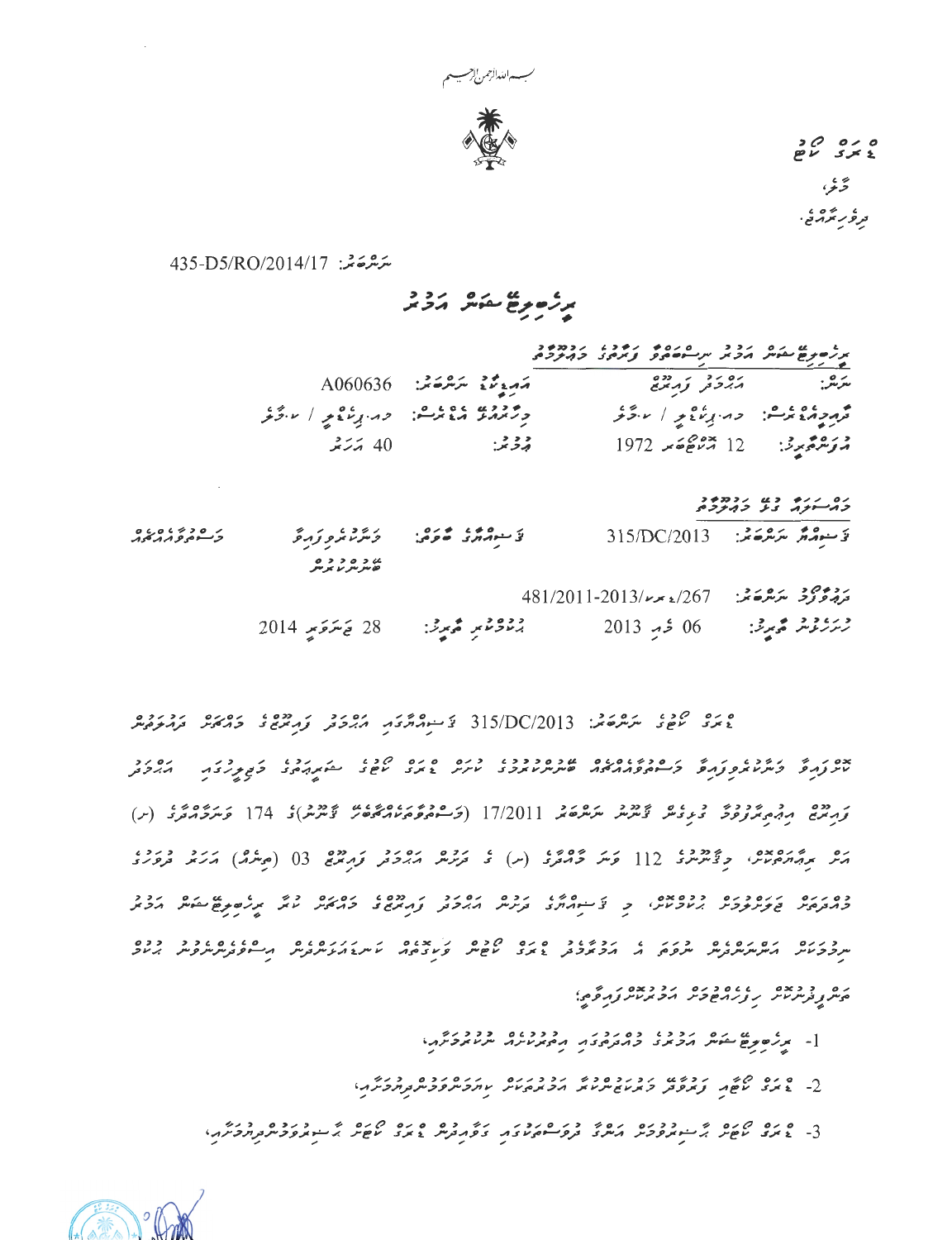روبرده . 03 (مرسمه) ورود بالا المائد المسافر المسافر و المسافر المسلم المسلم المسلم المسلم المسلم ال

ר- יום קובו ובגם הבובת השום גבתם ובבני ובובב ובבי הבת התורה בובנית התורה.<br>5- גיוני משוב הכזהה ההבטית השובית ביתם, ובהפת בזהמהיות זהתיות בזהקובית התהבות היוליקה נכבנו נפספסנו בן נפש סמספר בן ננכבנס נסינביו נפס גוסנס נבבבנגג.<br>כן הכמצה סתייניות נהפ נאפצ נמנדאים נמנדליומפית הדוכת נהמא זו כהאית הכמומפי

> 27 <del>مَرْهِ مِعْرَمَ مَعْرَفِ</del> 1435 28 ق مترة مير 2014

رىم ئېر مەدر<br>مەنىر ئېرىستىرلىر

ە بدىسىدىكى ئەرە ، بد رە ی در ده او ده است و در بالاست و سر بالاست و بالاست و بالاست و بالاست و بالاست و بالاست و بالاست و بالاست و بال<br>بالاست و بالاست و بالاست و بالاست و بالاست و بالاست و بالاست و بالاست و بالاست و بالاست و بالاست و بالاست و با

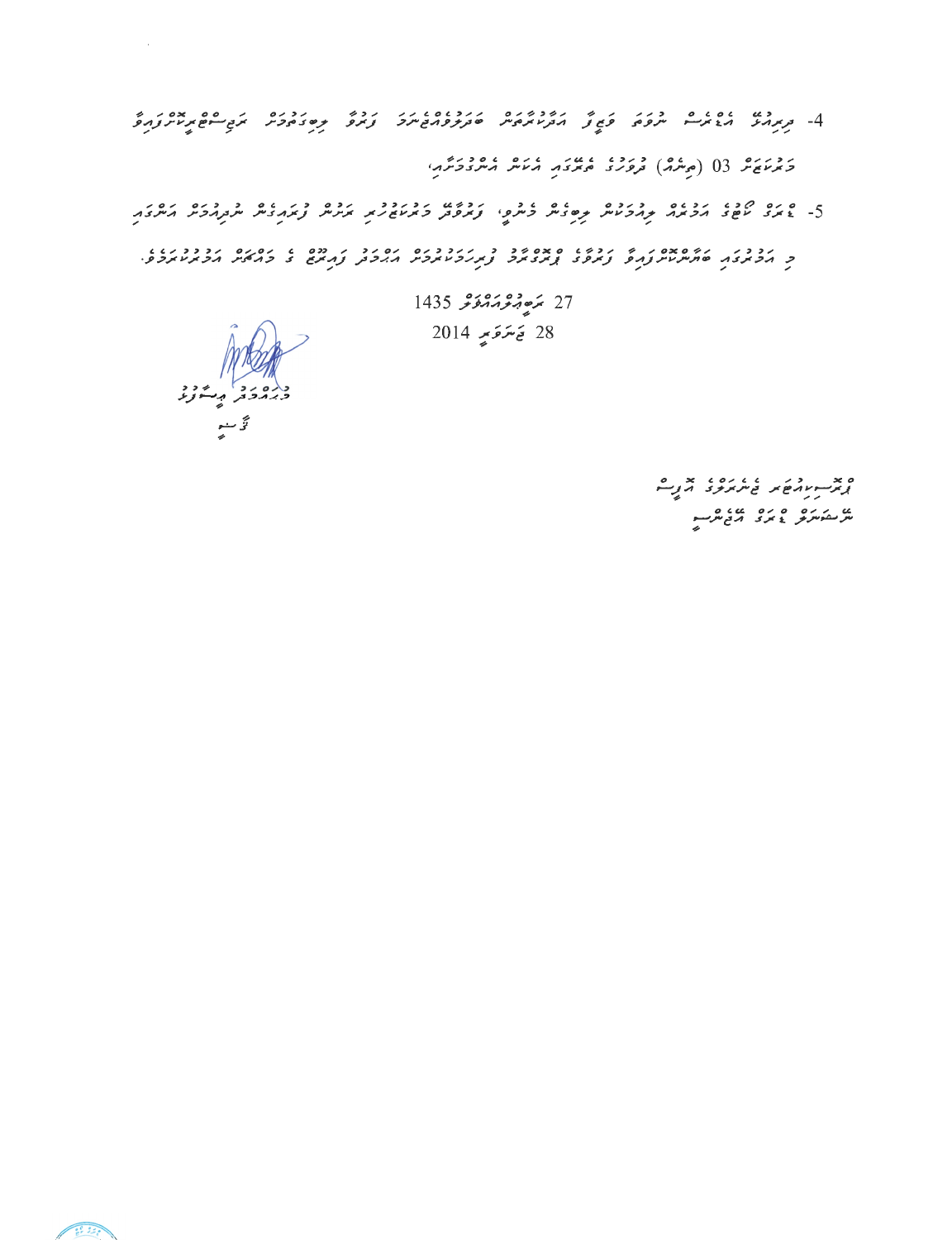

و ربرد و ده ده .<br>گرمزد تا برگرد به برگر در سامون مربر ده برگرد توم با ده ده به ای سامون سرم ی ی موتو تون برگرد .<br>گرمزد تا برگرد برگرد .

ر ر ידים ם דברים בדישום דורגוט בדישון דיין של דוגר דסודר האספריפינדי פונדיק המתנטים.<br>באודקוטית היירוח באודקוטית פונקקקקקית בסודו מאקטית מתנסרוסטיוציה פונדיקה המתנטית.

4 روره می دوده

ם הבסיי המבסים ידוע היה היה המסיינה.<br>פי הבסיי המבוסים ידוע היה המשתמשים בי

3. كام و موه بعد و مع الماد و معروض و من المعروف .<br>- المسابق الموضوع المسابق المسابق المتحدد المحدود و المسابق المحدود المسابق المحدود المسابق المحدود المسابق ال<br>- المسابق المحدود المحدود المحدود المسابق المحدود المحدود ا

 $\mathcal{U}$ ر دره ر د د ده و هرو و د ( ) ( ) ) کورم د د د د د د د د د و و د ه سود د د د د د .<br>د بربرو د د د و و د د د ا ( ) ( ) ) کورم د س د د د د و د و د و د ه سود سود و .

Ċ, ورد و می ده ده ده ده ده ده ده ده ده ده<br>ماده در ده در ده ده ده در ده در ده

| للمرثرى المراوض  | أعوست تماع الملوثرى الملهل                            |                  |
|------------------|-------------------------------------------------------|------------------|
|                  | وررر روء                                              |                  |
| 2                | ه د ۶ ه ه ۶ ه<br>د بروس موسع                          |                  |
|                  | $\sqrt{\frac{2}{n}}$<br>د رر ر ه په ه<br>وبروت مانوسه | LVE 1            |
|                  | $\tilde{r}$ of $\tilde{r}$<br>، ر ر ه ه ه ه           | LVE <sub>2</sub> |
|                  | $\frac{1}{2}$<br>ه عروب وي ه                          | LVE <sub>3</sub> |
|                  | ، ر ر ره پر<br>دروس ر ره                              |                  |
| $\mathrel{\sim}$ | ه د ده ه ه ده و                                       |                  |
|                  | $\tilde{f}$<br>رردر رده وه                            | LVE 4            |
|                  | $\frac{1}{2}$<br>ره ره رحم ده چ ده                    | LVE 5            |
|                  | $\frac{1}{2}$<br>ر در ده ه ه                          | LVE 6            |
|                  |                                                       |                  |

|                                                       |                           |                          | LVE 1                                         | LVE 2                        | LVE 3                                 |                          |                          |
|-------------------------------------------------------|---------------------------|--------------------------|-----------------------------------------------|------------------------------|---------------------------------------|--------------------------|--------------------------|
| ه د ده ماد المادي المربع.<br>المالوسيد المادي المربع. |                           | ه د ده ه ه ده و          | $\frac{1}{2}$<br>د رر د ه په ه<br>وبره د موسم | $\frac{2}{3}$<br>، ر ر ه و ه | $\frac{1}{\sqrt{n}}$<br>ه عروم و در ه |                          | 040 0410                 |
|                                                       | د رر د ده.<br>و برم د روم |                          |                                               |                              |                                       | ، ر ر ده پر<br>دروس ر ده |                          |
| دوی و ، مرکزد<br>معوری مرکزو                          |                           | $\overline{\mathcal{C}}$ |                                               |                              |                                       |                          | $\overline{\phantom{0}}$ |

| ه د د ه ه ه د ه<br>وررر روپ                     |  |
|-------------------------------------------------|--|
| ده و و و مر رود.<br>ما عرب و مر ترونر<br>J<br>C |  |

ويمت وويد - موها - (14 وق

 $\sim$   $\sim$   $\sim$ 

 $-1$ 

222 248<br>522 26 د غرب پره د<br>ورعر برم بي  $\tilde{\zeta}$ 

رده ، ه پیروم د ، ده .<br>زیرون پیرومرد ، موتر بیوتر

رووه برسود در که دهنده و استفاده (۱۳۵۲)

سب العدالرحمن مجمسه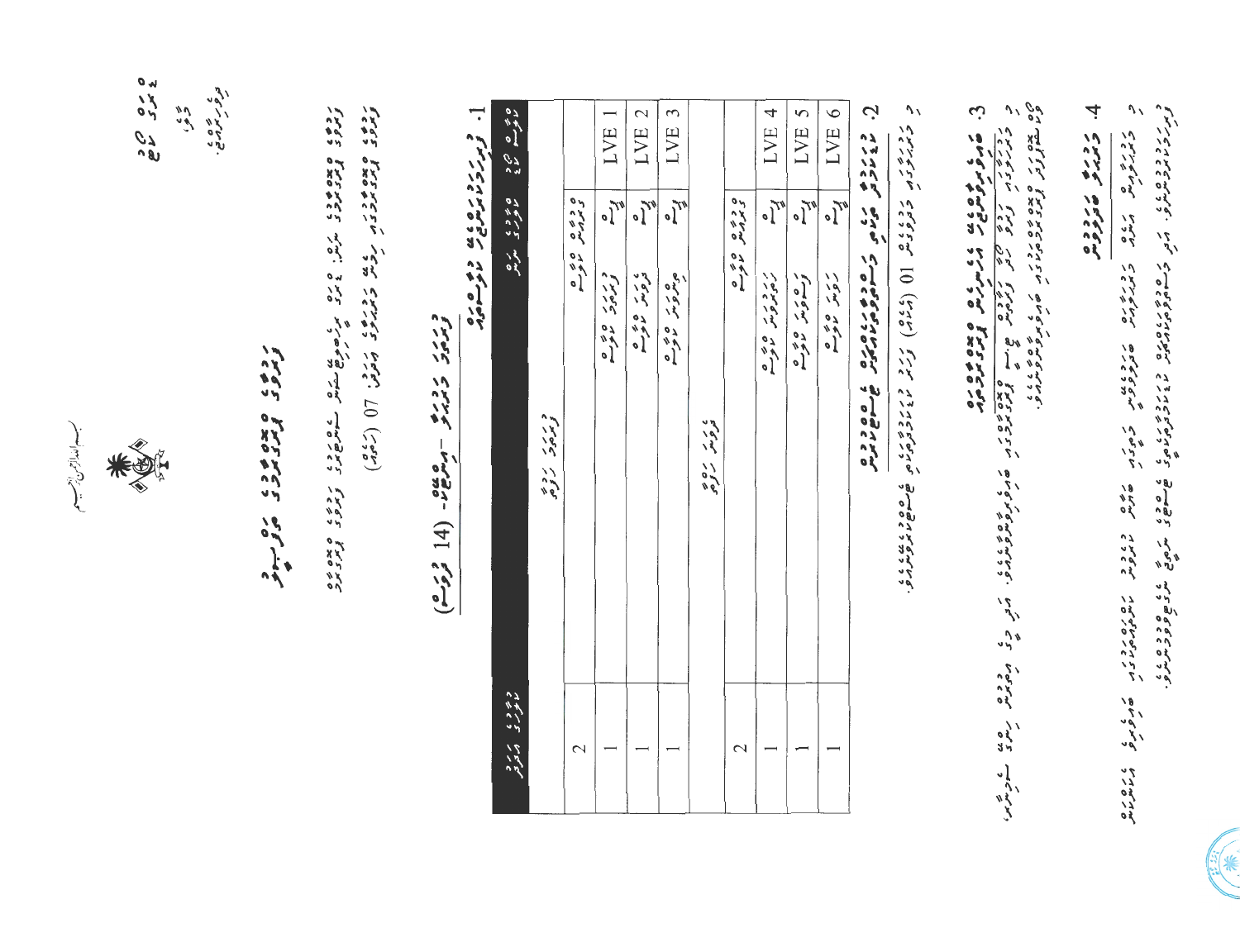סיי כלי האי שירה<br>קיילי לאי לאי שירה  $(2, 2)$   $(4)$ 

 $\overline{\phantom{0}}$ 

| oza oze                      |          |                | LSC <sub>3</sub> | LVE 34                                                                                                                                                                                                                           | LVE 33                                                     | LSC <sub>4</sub>                                 |                             |                 | LSC <sub>3</sub> | LSC <sub>4</sub>                                        |
|------------------------------|----------|----------------|------------------|----------------------------------------------------------------------------------------------------------------------------------------------------------------------------------------------------------------------------------|------------------------------------------------------------|--------------------------------------------------|-----------------------------|-----------------|------------------|---------------------------------------------------------|
| ه ۶۶۶۵ مترهما<br>موری مترسم  | وررر روه | دده ه ه و د    | 2010 545546      | גסים גסים באנגם היות היותר אריים ביותר ביותר ביותר ביותר ביותר ביותר ביותר ביותר ביותר ביותר ביותר ביותר ביותר<br>הייתר הייתר ביותר ביותר הייתר ביותר הייתר ביותר ביותר ביותר ביותר ביותר ביותר ביותר ביותר ביותר ביותר ביותר בי | ه دوموه ه به بدوه ها<br>دوموه هر مدوه ها<br>- acm e ripaca | پو و بن بن شره ه ه ه ه<br>ما و در بن ستماش هما و | ، ر ر ر د ده<br>دروس ر د وه | ه د ده ه ه ده و | 2010 545546      | پو وری عا حقای کے معاملے<br>ملازم مونتا حقایق کے معاملے |
| وی و ، مررو<br>ماعر و ماندهر |          | $\overline{C}$ | $\overline{0}$   | $\overline{\circ}$                                                                                                                                                                                                               | $\overline{0}$                                             | $\overline{0}$                                   |                             | $\overline{0}$  | $\overline{0}$   | $\overline{0}$                                          |

- Ċ.
- 
- 
- 
- درروه دره دستودون ایجاد خاسع نادید.<br>منتخبروش دیمون میکادی شاسع نامی
- -

د دوره د کوون د کال (۱۹۷۹) کرد و دردوره و هستهای درد.<br>د دبدبروتر د کوون (۱) (۱۳۹۹) کرد و دروه دوره و هستهای موس

4 زدره دردده<br>4 زدره مدروه

 $\mathcal{U}$ 

ב דיד בכבסים.<br>צוונד מודעיון איך בשפתפטוני 1300 מודעים בין 1940 ששפט יותפה יודע 29000 יותר.<br>צוונד מודעיון בין הבין בשפתפטוני 1940 מודעים בין ששפט יותפה יודע 29000.

ידים סיין פאידי דיומים יינדינט יי די המון ואסט דיודד מסידי היי זיומים.<br>דאידיקוייר ויינור דאידקוייר שקקקפית בקבור שחייר טאפייר טייקיוביטיביובר המענטית.

第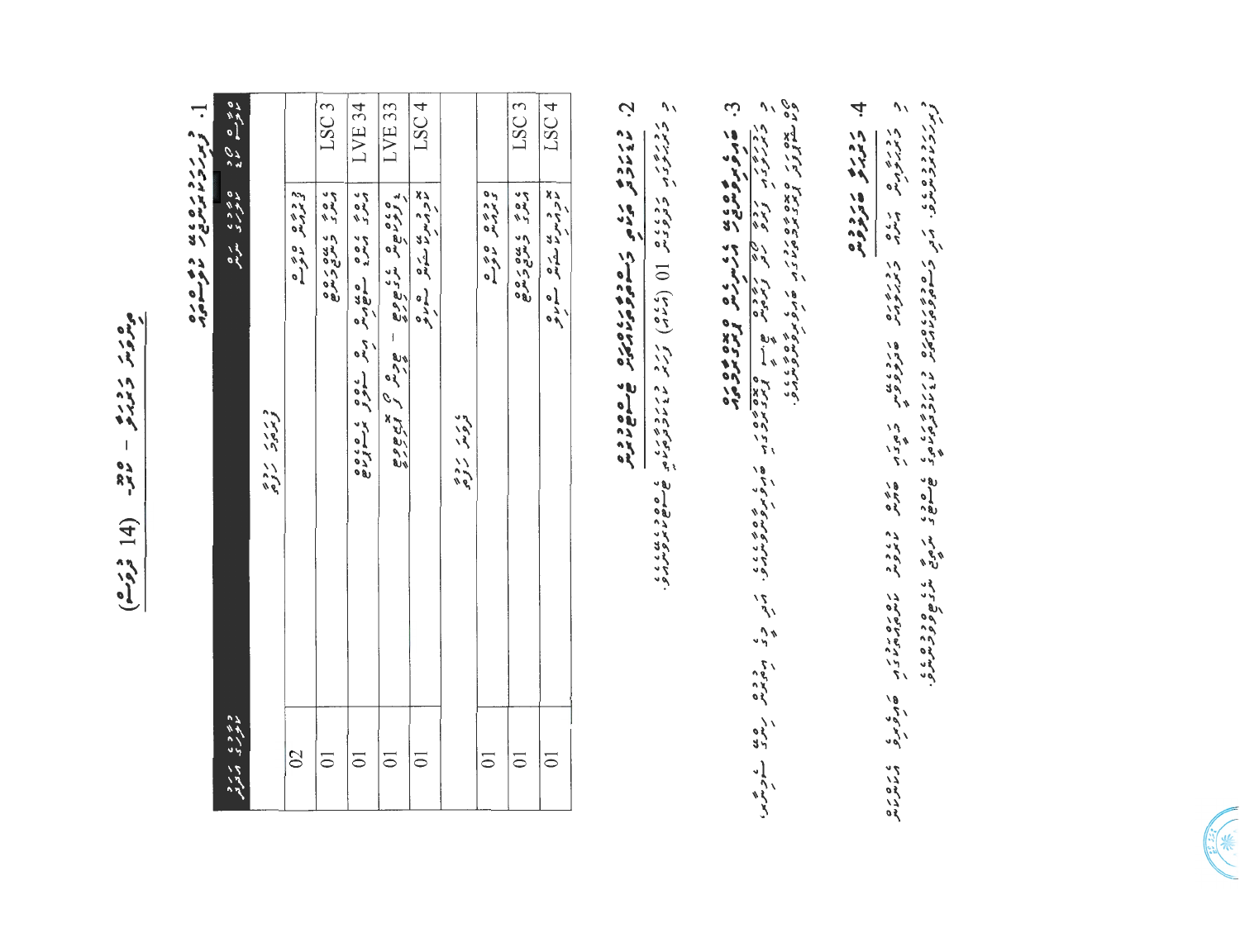|                             |                                 | ه د جا د مارد<br>مون مارد   |           |                 | LVE 39                                                   | LVE 40                      | LSC7         |              |               | LSC7                             |                                                                                                                                                                                                                                  | $\mathcal{L}$                                                                                                   |
|-----------------------------|---------------------------------|-----------------------------|-----------|-----------------|----------------------------------------------------------|-----------------------------|--------------|--------------|---------------|----------------------------------|----------------------------------------------------------------------------------------------------------------------------------------------------------------------------------------------------------------------------------|-----------------------------------------------------------------------------------------------------------------|
| $(4 - 55 - 4) - 5525 - 555$ | ]. ومردوم مردوع المحامل المعموم | ه چ و ، م ره<br>مانوری ملهم | وررر روده | د د ده ه ه ده ه | بعد ره ی ی ده) و وه ی ده ی<br>مرسم و عرب بر سالم مربع شر | e co esta anten méridian de | با من ه مر م | ، ر د ر د ده | ه د ۶ ه ه ۶ م | ، جان جا پر ے<br>است جا تو بتر ے | د المادة المحمد المحمد المحمد المحمد المحمد المحمد المحمد المحمد المحمد المحمد المحمد المحمد المحمد المحمد الم<br>2. المحمد المحمد المحمد المحمد المحمد المحمد المحمد المحمد المحمد المحمد المحمد المحمد المحمد المحمد المحمد ال | 00 میده رر ه پیره برور ر<br>هر ستوفرانس فریرو برو برای نه برو برو برو بردی<br>3. تەرەپرەت بەي بارلىرى ھەمەمەدە. |
|                             |                                 | د ۶۶۶ - ۲۲۸<br>ماهر ک براد  |           | $\infty$        | $\overline{0}$                                           | $\overline{0}$              | $\Omega$     |              | $\infty$      | $\infty$                         |                                                                                                                                                                                                                                  |                                                                                                                 |

4. کوهمهنو هترووه<br>در دبربرو هزووی و در دبرد کرم که هرس عبروس عمره بروبرد آن هروبرد و کرد در های برگ دبر دبرد که در دبر و مورد ب<br>در دبربرو هزووی و در دبرد که هرس عبروس عمره برای مورد از هر این برگ در این دبرد برگ برگ برای

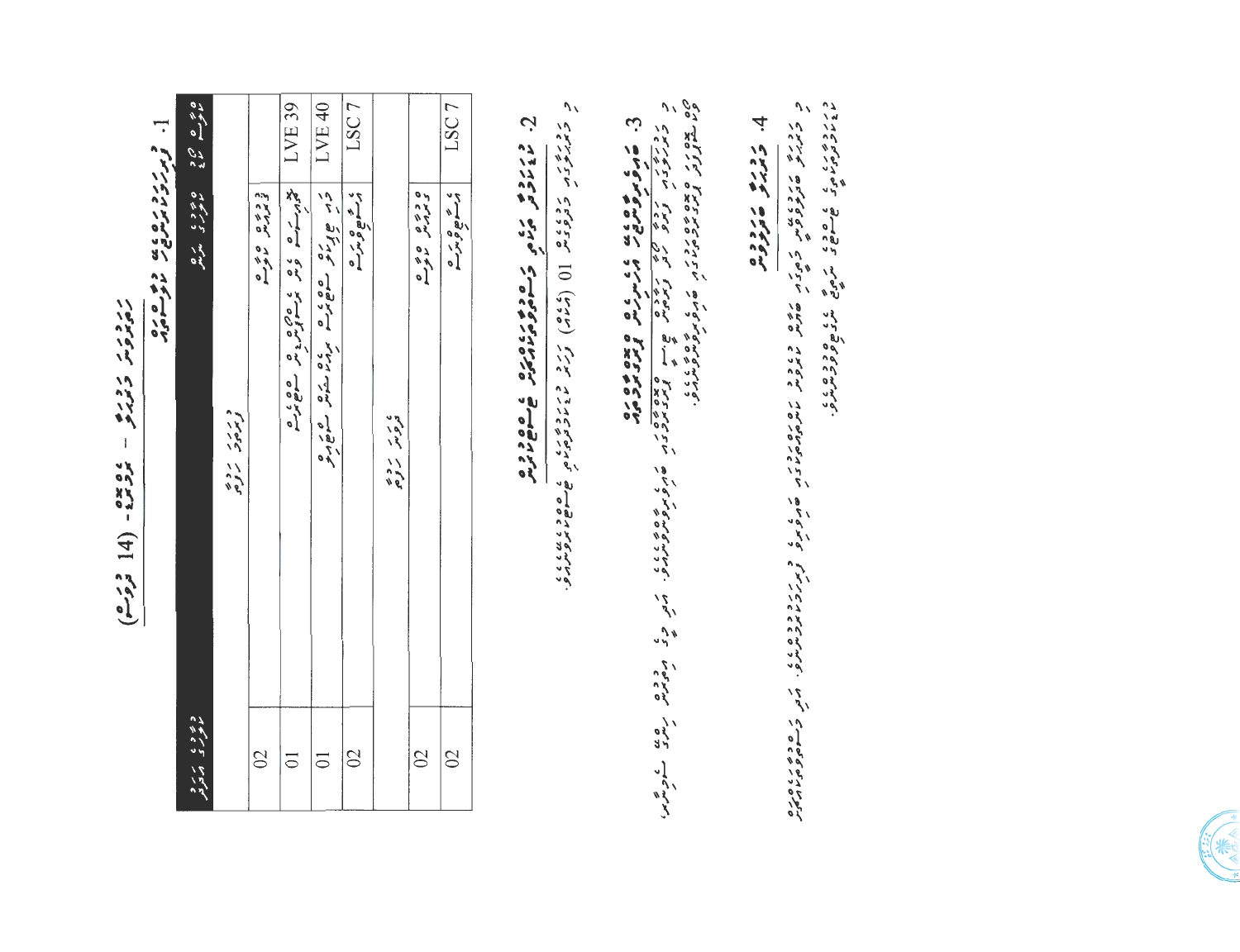# تَ وَصَدَّمَ وَمَرْرَقٍ - دَعْ هُ - (14 قروسُ)

1. *زیر زدید بره ۱۹۵ د و س*ره

| コンン・ムコダコ<br>الأنوارات الماقرقر | 01 6350<br>والمتوارى التوبس                                                                                                                                                                                                                                                                                                                                       | 20000<br>ミレーエクレ   |
|--------------------------------|-------------------------------------------------------------------------------------------------------------------------------------------------------------------------------------------------------------------------------------------------------------------------------------------------------------------------------------------------------------------|-------------------|
|                                | そうノーシンプ<br>ومرمرح ترومى                                                                                                                                                                                                                                                                                                                                           |                   |
| 02                             | $0 \leftrightarrow 0 \leftrightarrow 2$<br>تخافرونش الأفواشع                                                                                                                                                                                                                                                                                                      |                   |
| 01                             | ، د 2000 ، ده پروت<br>ونور سوسری سر مسرع پردوستو                                                                                                                                                                                                                                                                                                                  | LVE 47            |
| 01                             | سور برتر مس دس در مرض                                                                                                                                                                                                                                                                                                                                             | <b>LVE 55</b>     |
| 02                             | $J \times O \times O$<br>╯                                                                                                                                                                                                                                                                                                                                        | LSC <sub>5</sub>  |
|                                | そうノーン く<br>تروس نرومى                                                                                                                                                                                                                                                                                                                                             |                   |
| 01                             | $0$ $0 \times$ $00 \times$ $0$ $00$ $\mathcal{O}$<br>$\overline{\phantom{a}}$<br>ووم سيرىس مسء ومردس                                                                                                                                                                                                                                                              | LVE <sub>47</sub> |
| 02                             | ه بده بره همه و از ده و در بره این و برابر<br>از برخوان در سوانو برابر برابر برابر برابر از برابر برابر برابر برابر برابر برابر برابر برابر برابر برابر برا                                                                                                                                                                                                       | LSC <sub>5</sub>  |
| 01                             | $0$ $\phi$ $\qquad$ $0$ $\qquad$ $\qquad$ $0$ $\qquad$ $\qquad$ $\qquad$ $\qquad$ $\qquad$ $\qquad$ $\qquad$ $\qquad$ $\qquad$ $\qquad$ $\qquad$ $\qquad$ $\qquad$ $\qquad$ $\qquad$ $\qquad$ $\qquad$ $\qquad$ $\qquad$ $\qquad$ $\qquad$ $\qquad$ $\qquad$ $\qquad$ $\qquad$ $\qquad$ $\qquad$ $\qquad$ $\qquad$ $\qquad$ $\qquad$<br>برووسه وبروشر سنرشح بروسة | LVE 56            |

# 

### 3. قەم *ئەمەيدىن بىر بەھ بەھ بەم*ەم بە

ו בנדיר או ברי הזה נדירים המסיסים ו המשליטים בין בין היים היים לא היים ויים לא היים לא היים לא היים ויים לא הי<br>כן כזונית באי נדיר ויים נדיריים ובן נדיר באי בין בין היים לא היים ויים בין היים ויים לא היים ויים לא היים לא ה 00 בסיני האסיפיניי ניין להפינניים.<br>תוניים קצת קאבציבים ואיסופים ואיסופיים ואיסוף.

#### 4. 5 دره درد ده

נדוד נוגד באשר בהצה בדי בנדוד במינים במינים במינים במינים במינים במינים במינים ברינום.<br>כדי המינים התקפקים בה היו הודיע ממקסים מינים ההמיצור המוקדות במינים ומקביעיות המוקד ב-1960 המינים במינה אמים.<br>ב 

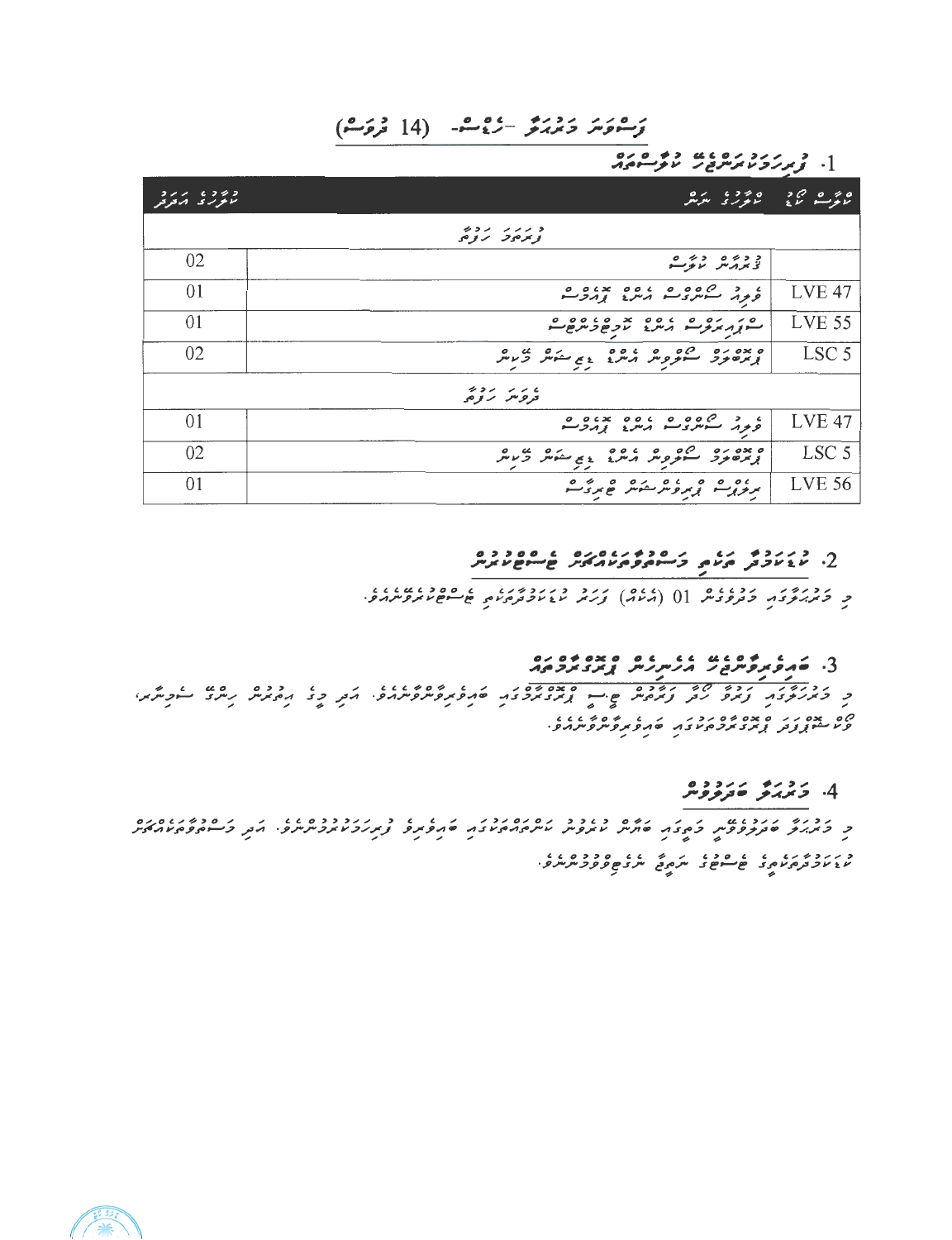## رَوَسَ دَمِرْسَرٌ - مَا عِسْرَةَ مِرْ- (14 فَرَوْسَمْ)

### Je (1977)

| 211 6252<br>الانوارات الماقرقر | ەپروە بەھ                                                                                                                                                                       | 20000<br>$2v = -9v$ |
|--------------------------------|---------------------------------------------------------------------------------------------------------------------------------------------------------------------------------|---------------------|
|                                | チコン・シンジョ<br>وبمرموح الراوامي                                                                                                                                                    |                     |
| 02                             | و دره متوسه                                                                                                                                                                     |                     |
| 0 <sub>1</sub>                 | 0316000<br>Concor Reve                                                                                                                                                          | LVE 57              |
| 01                             | ر ۵۶۵ منده ده و مسوئل در ده در در ده در در ده د                                                                                                                                 | <b>LVE 58</b>       |
| 02                             | برنو منكر مرد و مرد برد                                                                                                                                                         | LSC 6               |
|                                | そうノーン く<br>تروسر برومى                                                                                                                                                          |                     |
| 0 <sub>1</sub>                 | 0 > < c<br>$0 \not\sim 0$ $0 \times$<br>$\circ$<br>0<br>وبمائلو كالمرديسة<br>Concor Reve                                                                                        | LVE 57              |
| 02                             | ۇ ئەھ <i>ۋ</i> ىترىشە                                                                                                                                                           | LSC <sub>7</sub>    |
| 0 <sub>1</sub>                 | $\frac{1}{2}$ $\frac{1}{2}$ $\frac{1}{2}$ $\frac{1}{2}$ $\frac{1}{2}$ $\frac{1}{2}$ $\frac{1}{2}$ $\frac{1}{2}$ $\frac{1}{2}$ $\frac{1}{2}$<br>بوتم<br>$\overline{\phantom{a}}$ | <b>LVE 59</b>       |

#### 

د درور درورد داده از (۵۷۶) درد دربردورد و دردورد و داده داده.<br>د کمبرگرد درووس [۱] (ملاک) زرس با باد ترمزین و ساح با بروس

#### 3. סתלתפתובי הניתנית ציבדיבים.<br>3. סתלתפיתבי הניתנית ציבדיבים.

נדר בין הרובי הרובי המדורד המוסירים נותר בין המוסירים.<br>כן כמנוצאו צמר נוב צממית שייין צמצמכצו שונפתרייתים. ואת כל וממינית ניתל בלקולותו ם מסגנ סמס מסגרג האורק אינטיונט.<br>פעישון צבון גוונד איפיק ועד לאורק איפיק אינטיוני

#### 4. 5 دره دردوه

ו בנים נוכשים ואו גם בשבב נסיס בגבון או גם המורד במורד בסיטון ואו פרטוסיס.<br>כן כזהות שתתפפות כם, בה שהיית מתפית מיתם, הם, משהפתפו בזקופטותפיות, התן פניים, פני האית.<br>ק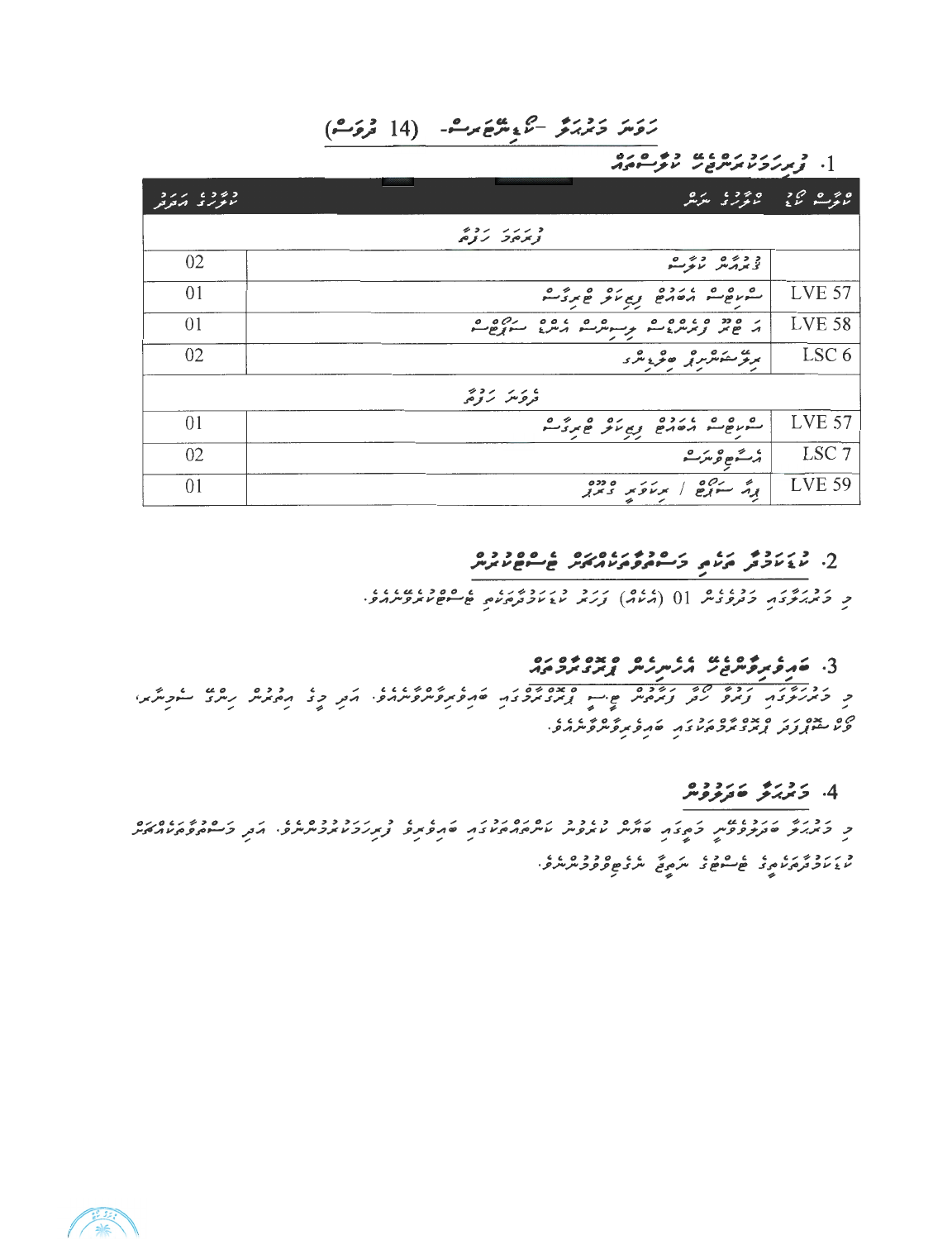### $(0.601)$  كَمْهُوَمْ حَمْدَ بِهِمْ مِيْتَمْ فَلَمْسِينَ حَمْدَ مِيْتَمَا مِيْتَمَا  $\sim$

# . ژبر دوره به دو ده د

| 211222<br>لالورى الافرقر | $\blacksquare$<br>ە ئەدە بىر بەر                                                                                                                                                                                                          | ەم ھەدى       |
|--------------------------|-------------------------------------------------------------------------------------------------------------------------------------------------------------------------------------------------------------------------------------------|---------------|
|                          | و رز زه و                                                                                                                                                                                                                                 |               |
| 01                       | ר כתוב מיטו מסים ממסים בין מיטו היום היום היום היום בין לא היום בין לא היום בין לא היום בין לא היום בין לא היו<br>היום לא היום מיטו היום לא היום היום לא היום לא היום לא היום לא היום לא היום בין לא היום בין לא היום לא היום לא<br>s 1 1 | <b>LVE 60</b> |
| 01                       | נג ם שםם נסגם בם<br>התפית הייגו נכסת נפ                                                                                                                                                                                                   | <b>LVE 62</b> |
| 01                       | ە دە دەرە                                                                                                                                                                                                                                 | <b>LVE 66</b> |
| 01                       | ן<br>ג' ליתנש גם צו פ                                                                                                                                                                                                                     | <b>LVE 67</b> |
| 05                       | ر ه ه ه ه د په ه دده<br>تح سوخ تو ځ و کامرار                                                                                                                                                                                              | <b>JFT</b>    |
| 05                       | ره و د د ده ده ۵۶۵۶ و دردوه<br>مرورسو پروتر کمیش وناصر تهریز تامرس                                                                                                                                                                        |               |
|                          | ، ریه ره به<br>دروس تروی                                                                                                                                                                                                                  |               |
| 05                       | ر وه دړ وين ودده<br>تح سوخ تو ځنځ کرمړ                                                                                                                                                                                                    | <b>JFT</b>    |
| 05                       | ده ه د ده مره مره ده د د د د ده<br>مربور د و برونتر شونتر و مره د و برتر و برن                                                                                                                                                            |               |
|                          | ە يەرەپ ئەدە                                                                                                                                                                                                                              |               |
| 05                       | بره ه م د بر ه دده<br>تح سوخ و حولا کنرو                                                                                                                                                                                                  | <b>JFT</b>    |
| 05                       | ره و د د ده ده ۵۵۵ و دروه و دروه<br>مرورسو پروترمش ونامه ومرونامرس                                                                                                                                                                        |               |
|                          | $\bullet$ 01 11311<br>ת את קיית זן ני                                                                                                                                                                                                     |               |
| 05                       | $0.320 \, \mu$ $2.00 \, \mu$<br>$1 \times 2$ $10$ $100$                                                                                                                                                                                   | <b>JFT</b>    |
| 05                       | ره و د ده د ده ده وه ده د د د د د د د د و د<br>مرو و سه از مرو شر شوشر و مرد و د بر رو د مرس                                                                                                                                              |               |

#### 

# ו שהפתפית בין גם גם היי היי מידי הפינים.<br>3. שהפתפית בין הקייקוקית וביני מכירים.

د درود .<br>د درود از در در درود و بارود از باروبرد در کاروبروگروگرد کار در در بارور بارو کاربران 

## 4. د درو مردوه

ק בקשר בן גודה הבקשקה הקבועות הקדם במבבד ההמוניקה המוניקה בקבועות המוניקה ביותר בקבועות המוניקה ביותר ביותר בי<br>כך בהקקבועית הייתה בהקקבועית שתקקפועית בהזבה שותפית מיתהתנהדית ביותר ביותר המיתמית<br>ק د بر در د د ه پایان د سره د پر باه بره د بر د پر بایان د د باید که پایان د د ه پایان د د ه پایان د د ه پایان د<br>توپربر چربه بر چربه برخی از سوه و هم بر ایران کو بر باید بر هم بره می سوهای سره می سر د ها فروخ سر سره .

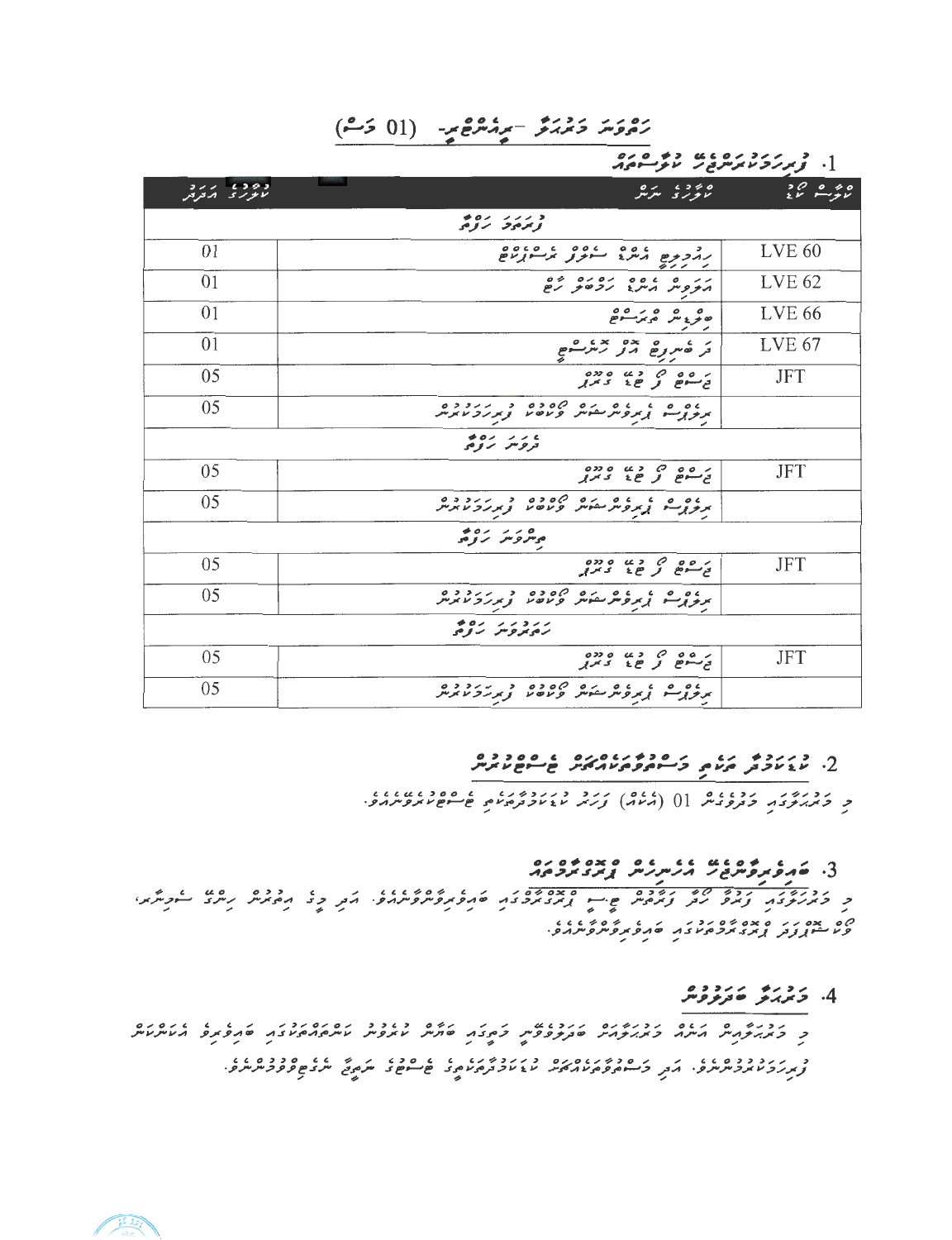# ه ده مړين په سوبروس<br>٤ تری مانځس پر سوبروس

- ه مسرح مسرود ده ده دومده دوروند دود، دو او دوم
- رُوْمٌ مَرِ رُومٌ مُعْ مِنْ , بِرِمُمْرُومٍ دَرْبَرُ مَنْ دَوْرُ مِنْ 10 ( دُمْنُ) كَرَبْهُ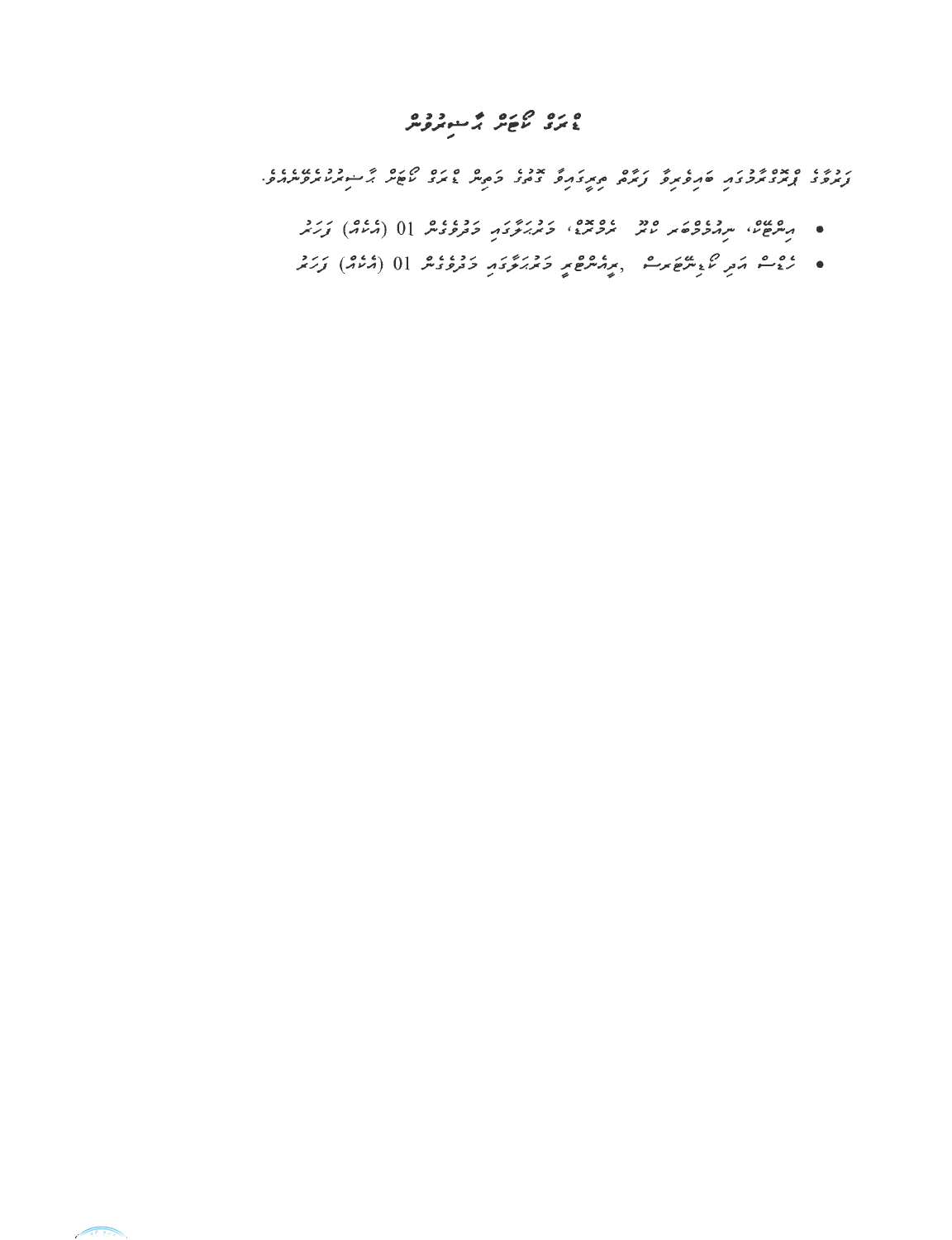# 

ر دون و دون دون در مرد ...<br>و مرد و برمرو مرد و سرس ناد مرد مرد برمرد و مرد مرد مرد الاسترا) ردو، معده در برؤیز زدید، ته ترته: 03 (مرکز)

## ورزد دردرو (01 در مروث)

 $\frac{1}{2}$   $\frac{1}{2}$   $\frac{1}{2}$   $\frac{1}{2}$   $\frac{1}{2}$   $\frac{1}{2}$   $\frac{1}{2}$   $\frac{1}{2}$ 

| و بر و د بر ر د<br>مانور بر ار ایرانیم | ەم ھە ھەدە يەرە بىر بىر                                                                              |                  |
|----------------------------------------|------------------------------------------------------------------------------------------------------|------------------|
| 1                                      | גם גן געס גם ס                                                                                       | LSC1             |
| 1                                      | ם בנים ביות ביתים.<br>התפוצרה בית ביתים                                                              | LSC <sub>2</sub> |
| 1                                      | و ده ده مرد ده در مرد داده داد و برم متر دوده ده ه                                                   | LSC <sub>3</sub> |
| 1                                      | ە ئەسە بىر ھە ئۈرگ                                                                                   | LSC <sub>4</sub> |
| 1                                      | للمحروم مراع مشارع والمحرب                                                                           | LSC <sub>5</sub> |
| 1                                      | ه ده ده مره ورو / دیم مشکر و رسی                                                                     | LSC <sub>6</sub> |
| 1                                      | ×99 و99 بریز پر مشک                                                                                  | LSC7             |
| 1                                      | غرمرث                                                                                                | LSC <sub>8</sub> |
| 1                                      | برتوستنگرسوتي ھوءِ نگری / ۽ پرنگری او هي ۽ سوھ برنگر ان کي اوج پر                                    | LSC <sub>9</sub> |
| 1                                      | ەنزوندى سىزىر مشھۇ                                                                                   | LSC10            |
| 1                                      | התיהו פולהגים הת הם היה                                                                              | LSC11            |
| 1                                      | ويمور بالرمر الملاح المراجح المراجح                                                                  | LSC12            |
| 1                                      |                                                                                                      | RPC1             |
| 1                                      | ז גם זה כך סינים מים המסינים מיט בסינים ביתבתים.<br>ההגייתים צהיית ביתיות ביי האוריקה מיתוח ביתבתיים | RPC <sub>2</sub> |
| 1                                      |                                                                                                      | RPC3             |
| l                                      | دير پرو وه شوود                                                                                      | RPC4             |
| 1                                      | م مود المسلم المسلم المستقر المستر المسلم المسلم المسلم المسلم المسلم المسلم المسلم المسلم المسلم ال | RC1              |
| 1                                      |                                                                                                      | RC <sub>2</sub>  |
| 1                                      | برحوش المتمريكي                                                                                      | RC3              |
|                                        | ת במים בלי מודע בכבר במים במים.<br>התמונות מודעים מודע באת במיות במיות                               | RC4              |

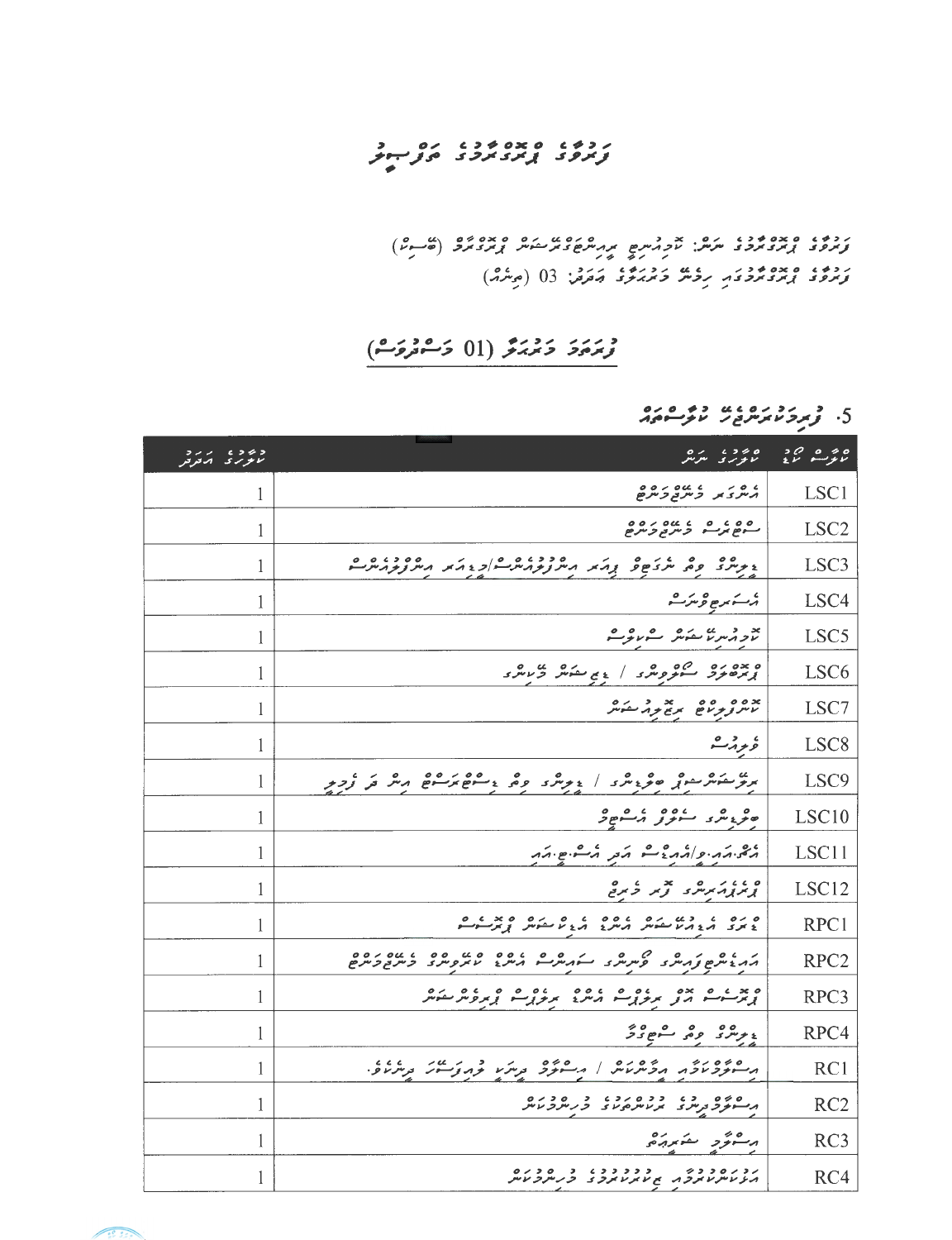|                          | ד דודים דיכל מדור בא דיר די דיכל ביט דיכל די די די די די דיכל ביט ביט די דיכל די די די די די די די די די די די<br>די דודים להתלקות בתוכן באינה סומה מותלית מתלהתובה סהקות להדורמות המתליים. הדי די די די די די די די די די די די<br>10 کاری دیگر می تاروده |  |  |
|--------------------------|------------------------------------------------------------------------------------------------------------------------------------------------------------------------------------------------------------------------------------------------------------|--|--|
|                          |                                                                                                                                                                                                                                                            |  |  |
|                          |                                                                                                                                                                                                                                                            |  |  |
|                          |                                                                                                                                                                                                                                                            |  |  |
|                          |                                                                                                                                                                                                                                                            |  |  |
|                          |                                                                                                                                                                                                                                                            |  |  |
|                          |                                                                                                                                                                                                                                                            |  |  |
|                          |                                                                                                                                                                                                                                                            |  |  |
|                          |                                                                                                                                                                                                                                                            |  |  |
|                          |                                                                                                                                                                                                                                                            |  |  |
|                          |                                                                                                                                                                                                                                                            |  |  |
|                          |                                                                                                                                                                                                                                                            |  |  |
|                          |                                                                                                                                                                                                                                                            |  |  |
|                          |                                                                                                                                                                                                                                                            |  |  |
|                          |                                                                                                                                                                                                                                                            |  |  |
|                          |                                                                                                                                                                                                                                                            |  |  |
| $\overline{\phantom{0}}$ |                                                                                                                                                                                                                                                            |  |  |
| $\checkmark$             |                                                                                                                                                                                                                                                            |  |  |
|                          |                                                                                                                                                                                                                                                            |  |  |
|                          |                                                                                                                                                                                                                                                            |  |  |

**ó** 

 $\begin{matrix} 0 & 1 \\ 0 & 1 \\ 1 & 1 \end{matrix}$ ה בהדיקנה הבדי הבקראיתיות עם הם הבדי והבית של הדיקות הבית הבדי המסידים המסוגים.<br>כ בהדיקנה הבקראיתיות מלוק המתואר שיות הבית הבית הבית הבית הבית המסידים המתחים במכירות.

ه ه ده په دره در در در در ده ده باده ده د

9 . مادمبرسومبرو کے مقامترونانہ کر مندور و<br>6. مادمبرسومبرو کے مقامترونانہ کر مندور میں د دورود تروری به دوره اول (ترتری) (ترتری) اولین استاد استاد استاد استاد استاد استاد به استاد استاد استاد استاد<br>استاد استاد استاد استاد استاد استاد استاد استاد استاد استاد استاد استاد استاد استاد استاد استاد استاد استاد اس

6). توقوی و مربوع م سومرو و سومرو سومریوس<br>در در در در در حدود رو برای می سومرو سوم برای دی در این برای در در در در این در این در این در این در این در ای<br>زرگر (برزدیر حدود رو برای در این در سومرو با سازم و برای دیگر برای ا ם - גם ביסים גם האדם אין היות היותר ביותר בירות בירות בירות בירות בירות בירות בירות בירות בירות בירות בירות בי<br>ה- היותר בירות היותר בירות היותר בירות בירות בירות בירות בירות בירות בירות בירות בירות בירות בירות בירות בירות رده دد 16 (کردم) وردع، میرود ورمیده در بعد دره رزه دره شده و دره ده در 

ر رده د دده ده کار ده کار<br>مانده پر د در دوره د هاندان

ا در دو در ده در وود در وره در در وران در این مورد و در این مورد در این مورد در این مورد در این مورد در این مو<br>از مورد در مورد در مورد در این مورد این مورد در این مورد در این مورد در این مورد در این مورد در این مورد این م

بلاستهتری عربی منحرمی مرتبر متر می در این تعداد کرمین خویش بر سومری ماندوترمزنی فاستهاندری<br>در ستیتر نامزه منحرمی و مرد در می دون می روزه در این از منامزه ماندوترمزنی فاستهاندرین<br>در در در این منتقر در در در در در دوره می ر

a and 15000.<br>1000 100000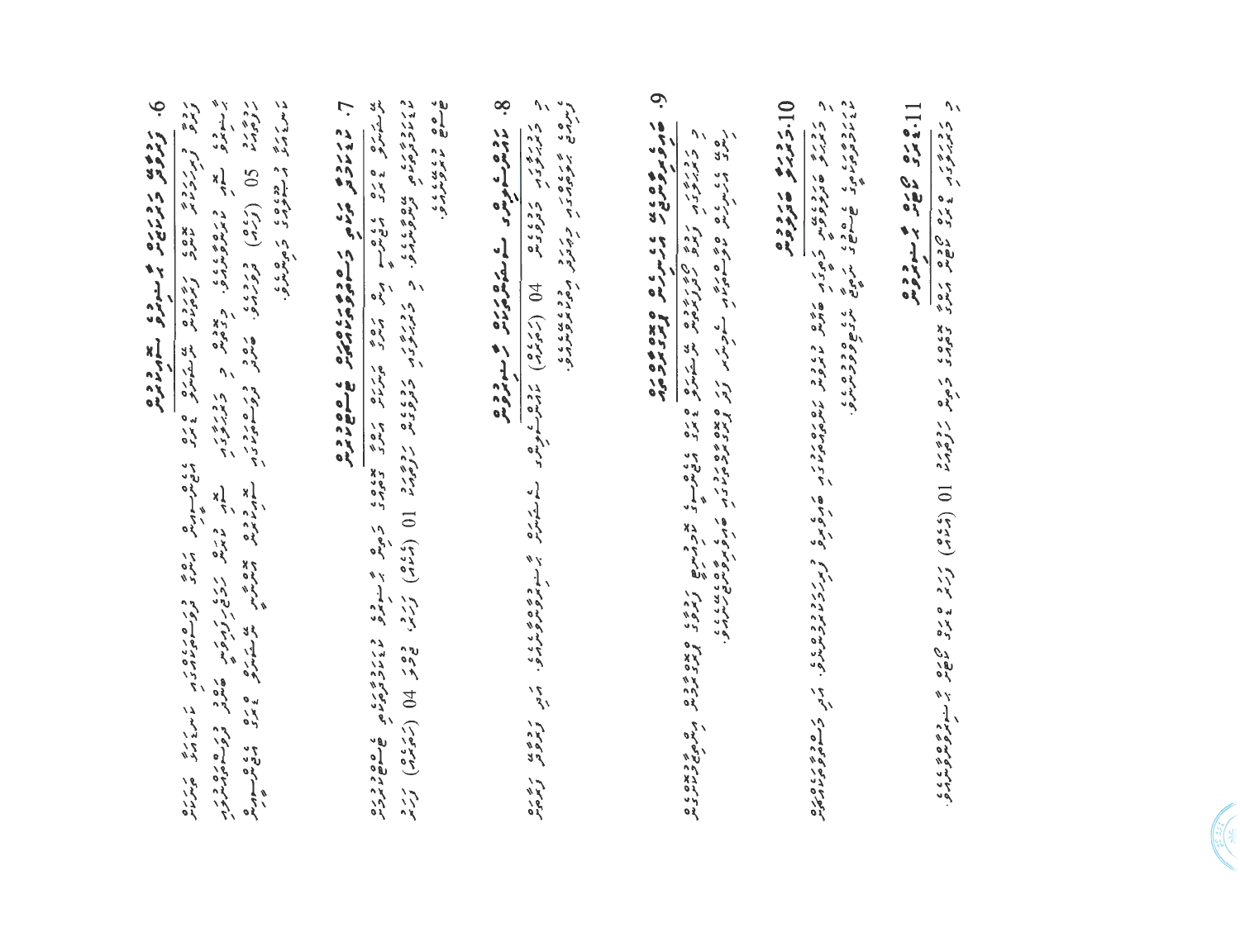#### تروَسَ دَيْرَبَرَّ (01 دَـْمْرُوَثَّ)

و د و د ار را و.<br>موکوری انگریز ەبۇر ئەرەپەر ئەرەپەر ئەر و مورد ده ده ده ده و در در در در کاربر LS1  $\mathbf{1}$ ، و غرمانی سعی مرد شورس LS2  $\mathbf{1}$ أنابرته ووروده باديتهر LS3  $\mathbf{1}$ | رحم شهر وسرد وه و شوس د LS4  $\mathbf{1}$ رده ده از دود و در در بر در در بر در استرا بر در استرا بر در استرا بر در استرا بر در استرا بر دادن بر دارد بر RS1  $\mathbf{1}$ פי הגיג כם בי בי בי בייתם כם בייתוב בייתוב.<br>הבייתוב ייתוב המיית מיתפיית בייתוב בייתום בייתוב. RS<sub>2</sub>  $\mathbf{1}$ הות בי תיית (כותיתם נותי ולתיתי נותכלי היותם כל המתלבתות) וחי RS3  $\mathbf{1}$ سكوبترير ه بری مرد شور در مرکز مرکز برد هر از مرکز بر RS4  $\mathbf{1}$ 

#### ۶ - دروره ده به ده وره<br>۶ - زیرتروناندس در نانوستور

#### $\alpha$ . נינו כמשה המינו המינו

ט גנס סינס שים הם גדול גנגל בגנס לא כש גם כל כל כי סינק היו ביום בגם בגנס ביום ביום ביום ביום ביום ביום ביום ב<br>התנוסתות ביות ביות התנוק האת המינוק האת האינוק האינוק ביות המינוק התנוק האינוק האינוק ביותר ביותר המינוק ביותר × دره ۶ دره در<br>سهر *نابر نتر و سر*مر

7. د د د د و د د . د ه د و د . د ه ر د ه د د ه د د ه<br>7. سروس د د د د سر و سر د و و د بر هر سر سر سر د سر

#### 8. مارش مرضوض کے مقابل مرکز کر مندروس

و دىمرىكى دومان 14 (ئەمەر) بادومار ئاسكى ئاسلامى بار ئىسلامى ئى

#### 9. خدم بر ده ده ده ده ده ده ده ده<br>9. خدم بروس در در سربر از برد برو ور

میگرمری و بوده به ۵ ماه به ۷ ماه ۵ می و ۵ مردم می شود کرد و ۵ مردم و ۵ ماه می کرد و ۵ ماه ماه ماه می می کرد که<br>میگرمری و تاثیری مردم در مردم بر کرد توسعه کام مسلومتر بر کرد کرد کرد می توانس و مردم کرد کرد کرد کرد کرد و ۱

### 10. د د بر خرد د و

د در در درده سروری در ۱۶۶۵ و درور در در درد.<br>د در پروژه کاربرووس در کاربر سروس سرور مورد کاروبرو توبرد سرمره می 

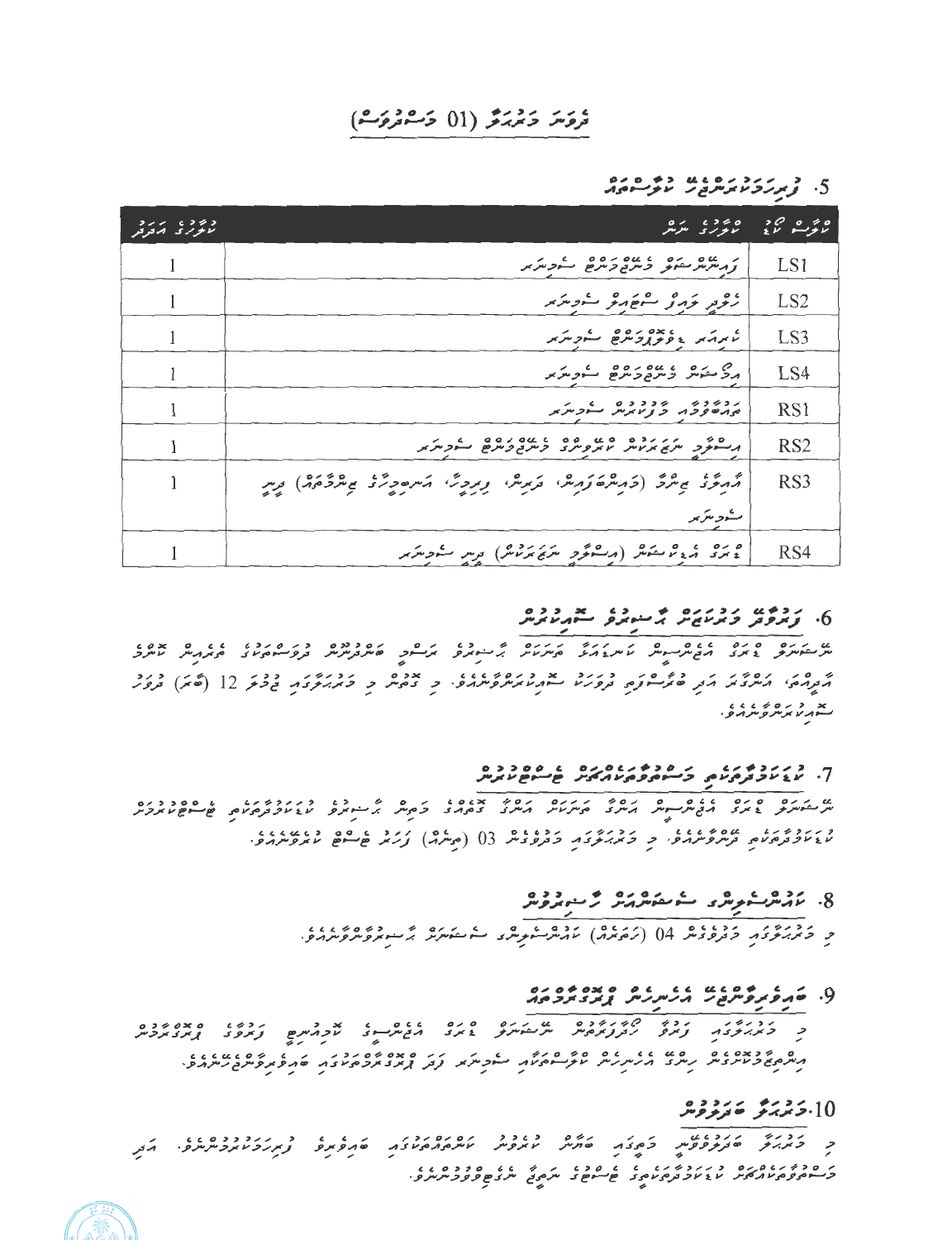1.3 مره ح ده ج سندبروس د زدره در المراه) (در ان در ان در ۱۳۵۵ میلادی در ان در ان در ان در ان در ان در ان در ان در ان در ان در ان در ا<br>در انگریزی از (در انگرام) کردند و بلاد انگرام انگرام در انگرام در انگرام در انگرام در انگرام در انگرام در انگر

ر<br>سرته ماسومبرو ب

9. ترورو تدروده י דדיז הדבאט בספה בקירות המס בגובר מתפרות המתפרות המוניק באירבות המוניק בה הבר בשפת המת<br>כדוגיב הדבר בתיים בקירות המוניק מוניק מתפרות המתפרות המוניק באירבות המוניק בה הבר באירבות המוניק בין המתפרות ה

د دره در دارد و داده ده () ( و داد) اماد بر ده به ده ده اما میکرد و از این داده داده داده داده داده داده داده<br>در او در دور و داده ده ده () ( و داده اما داد بر سومبر داست میگرد از این داده داده داد

8 . ماه ده سه مورس که مشهور مورس و ده ده<br>8 . ماه ده سه مورس و سه مشهور می سنده بروس

ین مترسره و ورو پایان مرتبط به این مرتبط و ترکیب می بروی به دوره و گرونگی می میتواندگی در در در دوره و همین م<br>در رود در و به عده و با می گرونگی می می کند و از می این از می با این این می کند و این می کند و این می گیرد و م<br>

یں در دہ دہ دی دی گھر کا میرے پر دی ہے کے سوچ کر دہ دہ دہ در دہ دی دہ دہ دہ دہ دہ دہ دی گھر کر دی ہے۔<br>مزید میری کا کام کا میرے اس کے اس کے ساتھ کا کام کر دی کام کر اس کا کام کر دی کام کر دیا گیا ہے کہ اس کام کر ک 

یو و ره ۶ و . . .

ه بده د ب ه ر م ه ه م م ب ده ه ب بن ب د<br>از براز براز ایروسه ه مرکز براز برای باراران و .

5. ومرروميون به دوم ه ده<br>5. ومرروميون

6. دیدوس ویردی و سندوه سعددوه

پر<br>بر سنه بروس و بر د د د .<br>بر سنه بروس و مربر د و .

[[ ج مرح مي من هم سنوتوس<br>[[ ج مرح من من هم سنوتوس

مور د د درو (1) د مورم)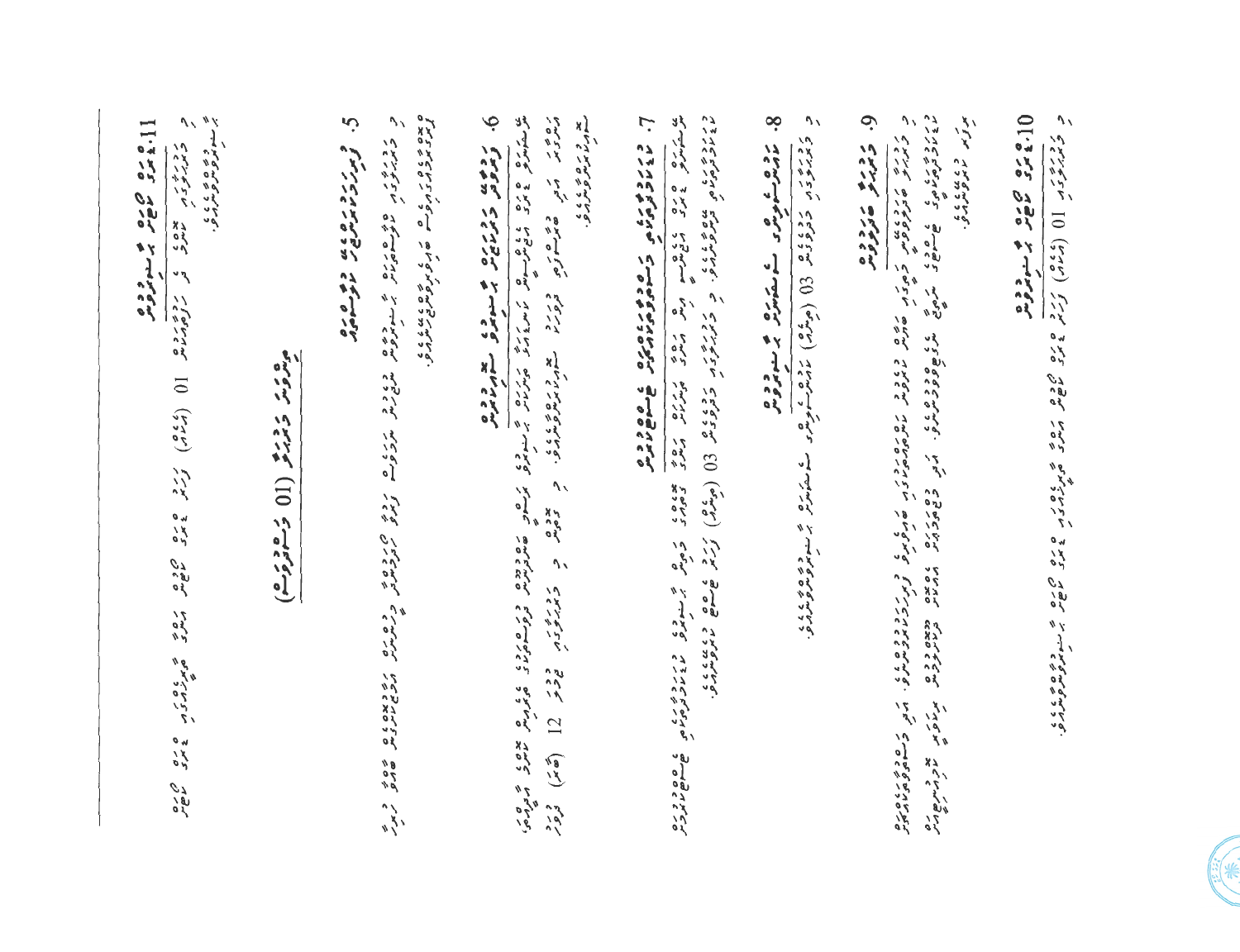

 $20000$ ۇي ، رسم در د.<br>تر *و ر* بر در د.

ىئرتىرىكىنىڭ 435-D5/CHTR/2014/24

ر سال ده ده ده ده دودره ده ده می<br>بررصوح شوش پروبر میسرونری بروس پرسری می

- $315/DC/2013$   $3.5777C/2013$
- برِئەرِغ ئىمىر مەدبەد ئەمەدە بەرگەن. 435-D5/RO/2014/17
	- يَجْعِبُ كَرْفِ سَرْعَرْهُ مِنْ 1/750/PMF/196/2011 (C1)
		- 481/2011/2013/مىلىم كىلىم كى بىر بىر بىر بىر 481/2011/2013
	- ه مرکز (۲٫۵۶۶ مرکز درم): ۶۶٫۶ زمرده (ورمزه)
		- $A060636$  سَرَسْرَحَة هَنَّة الْمَسْرَحَة الْمُسْرِدَة الْمُسْرِدَة الْمُسْرَحَة الْمُسْرِدِينَ مِسْرِد
			- يۇقىئە: 40 ئەئەتمە
		- محمد و دورو الشرکار در برنامبر
		-
		- - ه مشود ده .<br>و مشود ده در در سرد سرمارس
- - مرزم دي مقام پروتروم بر محمده: 28 نخ سرق بر 2014

ים: <sub>מק</sub>קש המים הכל הם לכל המודע המודע במים לכל המודע המיני המיני המודע בין המודע בין.<br>ייקום: *מקדש המיני הכ*מ הייקו *ב*מו*דע בקיבורי ה*מיני במכיי, ג'מני מסיק הייקו פונקו פיקו הפכל.  $1435$  كَرَهِ جَهْرَ حَمْدَهُو 1435

28 يَسْرَحَبِ 2014

مچ<br>تخو منبو

ی دره ۲۵ و ده ۵۷۵<br>مرت مورم ۳۶ و در مرد است مع سرده عدد ده به ده م ەە دەپ ب<sub>و</sub>ر ئىروپ



 $0 \times 0.6$  2010555 006 00100  $\alpha$   $\alpha$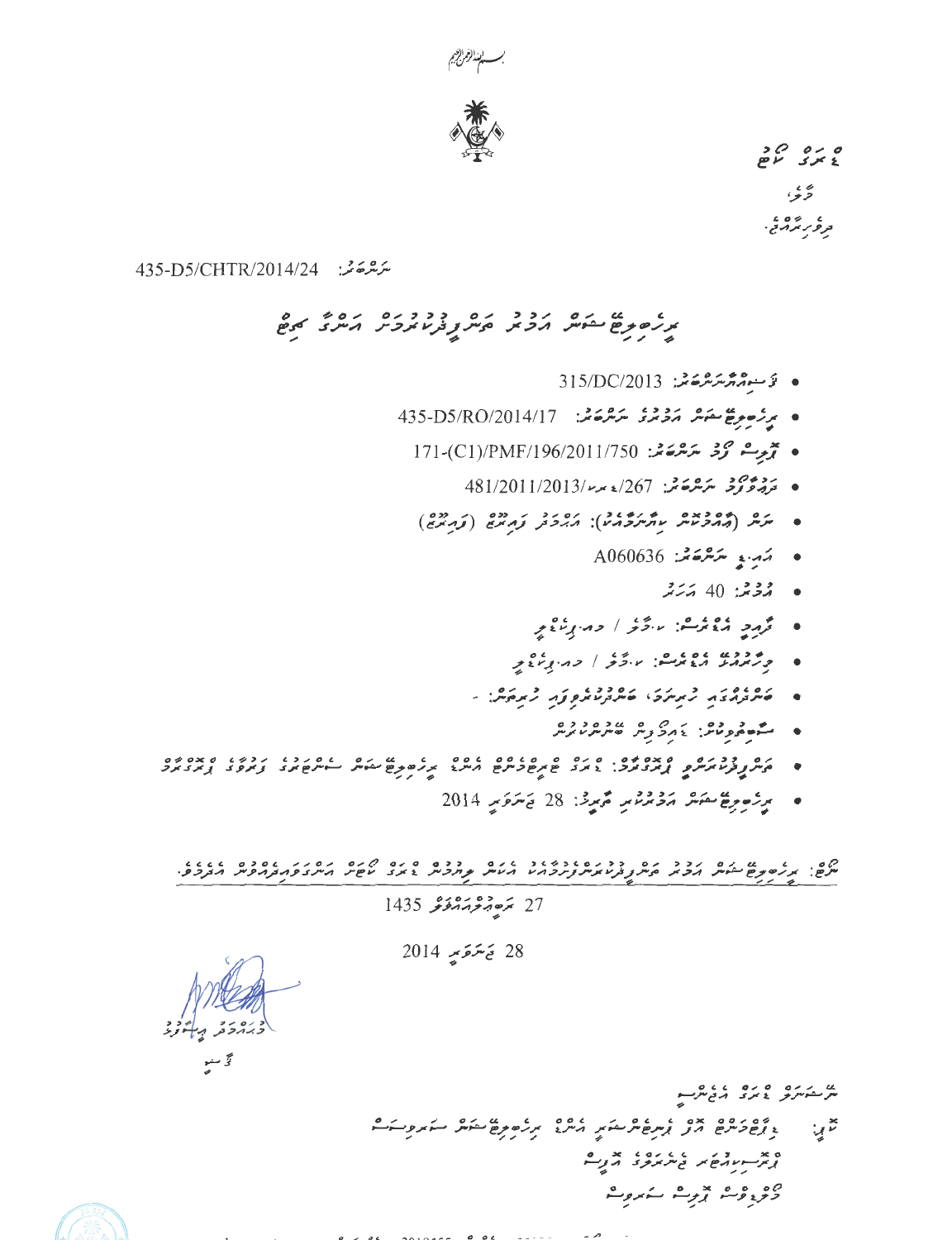

 $20000$ 

ځه بې ر ، ر » ه ، ،<br>تر د بر د د .

# د ده د دربر ددد د ده و<br>د سهرازی زیروژ بر ارد نروی

 $315/DC/2013$  سرگرم مرکز  $\sim$  5  $\diamond$ به رده دوروه و بر مرده با با رو، بر رو  $481/2011$ -2013 - 2013 - 2013 محمد معدم 481/2011 + زدوره زره - مرکز برابرد و ده<br>- مرکز برگرفتر ومارچ  $A060636: 22.27$  - مَهْدِ  $5.5$ - مهدد مصنعا: در برنام / برگز - درو ده ، دوره در اراد است.  $2013$  څرمز د قلمه د السمون او او  $\downarrow$  $2014$  سِرْفَسْر مُمْرِمْ: 28 وَسَرَوَسِ 2014

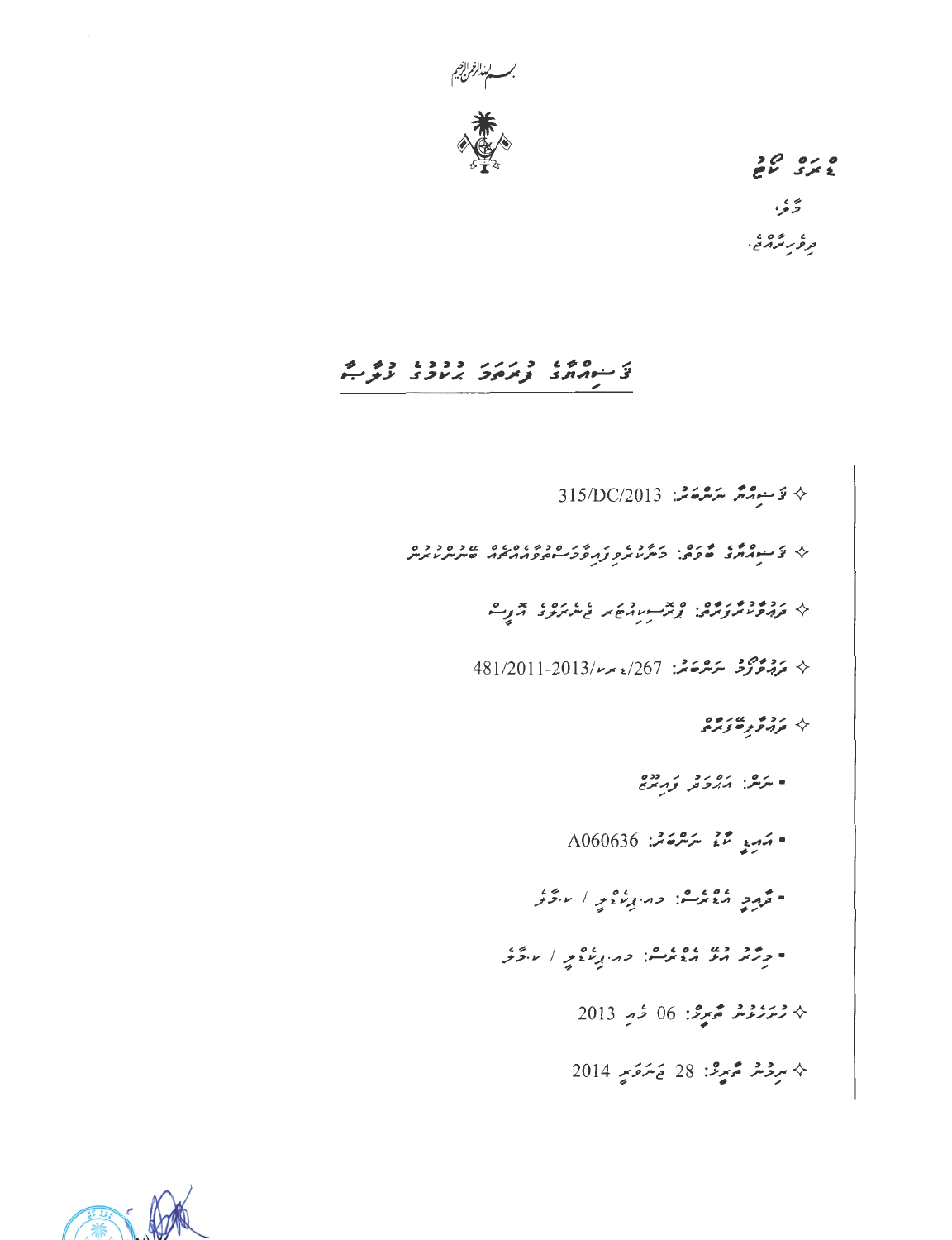روحه دحه

بو های در خود کردن و در دوه او از این های در دوره او برو برای دوره است از دوره در داد و در داد<br>اینگاهای در خود از این دوره او از این این این در داده بود و است در دوره این این در داد در داد داد و داد ue occes de contrava de la companya CIOIS و المحافظ المحافظ المحافظ المستخدم المحافظ المحافظ المحافظ المستخدم المحافظ المحافظ المحافظ المحافظ المحافظ المحافظ المحافظ المحافظ المحافظ المحافظ المحافظ المحافظ المحافظ المحافظ ד סבדוקאים מבט בנה מנסכבד מנסד במודע בין המצב מים המשקה.<br>דו סבדוקאים מבין המידע בין מינייני מידע בין המצבי מידע שירה בין המידע מידע המידע בי מידע המידע המידע. scococi e distribuir de la famille (Castron Elle). Estres de la famille de la famille de la famille (C).<br>Scococi de la familia de la familia de la famille (Castronia) e distribuir de la famille (C). ر ۲۵۵۵ در ۱۵۵۵ میلاد مارس و ۲۵۵ در ۲۵۵۵ در ۲۵۵۵ در ۲۵۵۵ در ۲۵۵۵ در ۲۵۵۵ در ۲۵۵۵ در ۲۵۵۵ در ۲۵۵۵ در ۲۵۵۵ در ۲۵۵<br>۲۳۰۰۰ در ۲۵۵۵ در ۲۷۵۵ در ۲۷۵ در ۲۵۷۵ در ۲۵۵۵ در ۲۵۵۵ در ۲۵۵۵ در ۲۵۵۵ در ۲۵۵۵ در ۲۵۵۵ در ۲۵۵۵ در ۲۵۵۵ در ۲۵۵۵ د יינים ניצנים, לסניים<br>הכתובה מיצנים, להחותפיתים دوه ودوره و رور دی دور و مسلوم دوره و سوملار و دوره و روده سومروز و رور مخرمی مود<br>هواکسرمایروس و رامودی و بی مسلوم به سرماند و دور به و راموش هودراوز و راموی مود ه ۱۶۵۰ و د د د دره د درور د دورس می ده سوده درس کرده (ه (میکرد) مردم و دوره 1631-0).<br>وسیندوره و در در و دمود د دورس می درسی درسی و درسی (ه (میکرد) مردم و دوره). ەمەد يەرسىسى ئەرەبى كەندىسى سەھەدرى بىدە ھەرى دە ئارلىش ئۇرۇ 10 (ئايامى) ھەمىدىكى ئارلىشى ئۇرۇ ئۇرۇ ئۇرۇ ئارلى<br>مەد يەرسىسى ئارلىسى ئۇرا ئەرسىدىكى سىھەدرى بىر ھەر ئارلىش ئۇرۇ (موشره) ترحاق بالموجود 1528 (2019 موشر موضوع وها) المجموعة المحافظ المحافظ المحافظ المحافظ المحافظ المحافظ المحافظ المحافظ المحافظ المحافظ المحافظ المحافظ المحافظ المحافظ المحافظ المحافظ المحافظ المحافظ المحافظ المحافظ الم ی ] توپر بروی رووی دوره کاره در این کار دوره به دوره در در دوره در دوره کار دوره در دوره در دوره در دوره در د ے دی ہے کہ اس کا محمد اور 1489 (1489 میں اس محمد اور اس محمد اور اس محمد اور اس کا محمد اور اس کا محمد اور اس<br>سوری محمد اور اس کا محمد اور اور اور اور اس کا محمد اور اس کا محمد اور اس کا محمد اور اس کا اس کا اور اور اور  $82$  griff  $102$  great  $1816$  great control graph graph graph  $28$ 

ه ررد ، د د د د ده ره .<br>ور د د ، د د

 $\dot{c}$ 

د د ، د د ه د د ره ر ، ، ، ، ،<br>ماس و تابراه د اس از ان کار و با

c choir sizon onen noote anteetse sun noon 1100/Ll (crosconnection)

ه دود ) د 63 وبر و مود (ر) د سره موه بدر و سروسی و در می در و در میتر است.<br>دسترس د 63 وبر و مود (ر) د سروسی مرد میتر می و سروسی دور می

נסקדוני שים 200 משיי מינגי 1993 צאבדור סוקקאק 1970 צאבדו 1987.<br>צסקדוני שאב משיי מינגול 1993 צאבדור סוקקאק 1970 צאבדו 1970.

ده د وه در و مورد و در ده و د در وه از مورد از مورد از ۱/2011 (د سوووه مدمود به از و در مورد د مورد از د مورد <br>مدرستوند در در در در در از در مورد و د از مورد از مورد از از از از مورد و د از از از از از از از از از از از ا

ی و ه و و و ی<br>سرمرد کرد بر

 $\dot{\omega}$ ניים במתוקמת הכזה בגבת תמתות באב השקתיים אבדוזה קייבצות היי של בינים היי המקום.<br>הייחוד במתוקמת הכזה בגבת תמתותות באב השקתיית (מקובצה הייגדופי הייחודיותים) ם הם פינים גם הם הם הם המוניים המוניים הבינים הבינים הם גם הם הבניים.<br>באורך פוניים המוניים המוניים המוניים הביניים אורך המוניים המוניים המוניים.  $\mathcal{L}^{\alpha}=\mathcal{L}^{\alpha}=\mathcal{L}^{\alpha}=\mathcal{L}^{\alpha}=\mathcal{L}^{\alpha}=\mathcal{L}^{\alpha}=\mathcal{L}^{\alpha}=\mathcal{L}^{\alpha}=\mathcal{L}^{\alpha}=\mathcal{L}^{\alpha}=\mathcal{L}^{\alpha}=\mathcal{L}^{\alpha}=\mathcal{L}^{\alpha}=\mathcal{L}^{\alpha}=\mathcal{L}^{\alpha}=\mathcal{L}^{\alpha}=\mathcal{L}^{\alpha}=\mathcal{L}^{\alpha}=\mathcal{L}^{\alpha}=\mathcal{L}^{\alpha}=\mathcal{L}^{\alpha}=\mathcal{L}^{\alpha}$ ر د سعود ده<br>رود وسووم ین رزه ۵۷۵ دی و دوره مرد دوره در در در د م ده ده وده<br>مربوع مورمر yangin ya  $(2013 \times 9292)$   $(18)$  435-D5-C/2013/398  $298 \times 929$ د درمان دود بوده درد د 9 2 2 2<br>1 2 2 2<br>9 2 2 2

**CONSCRIPTION OF PROPERTY**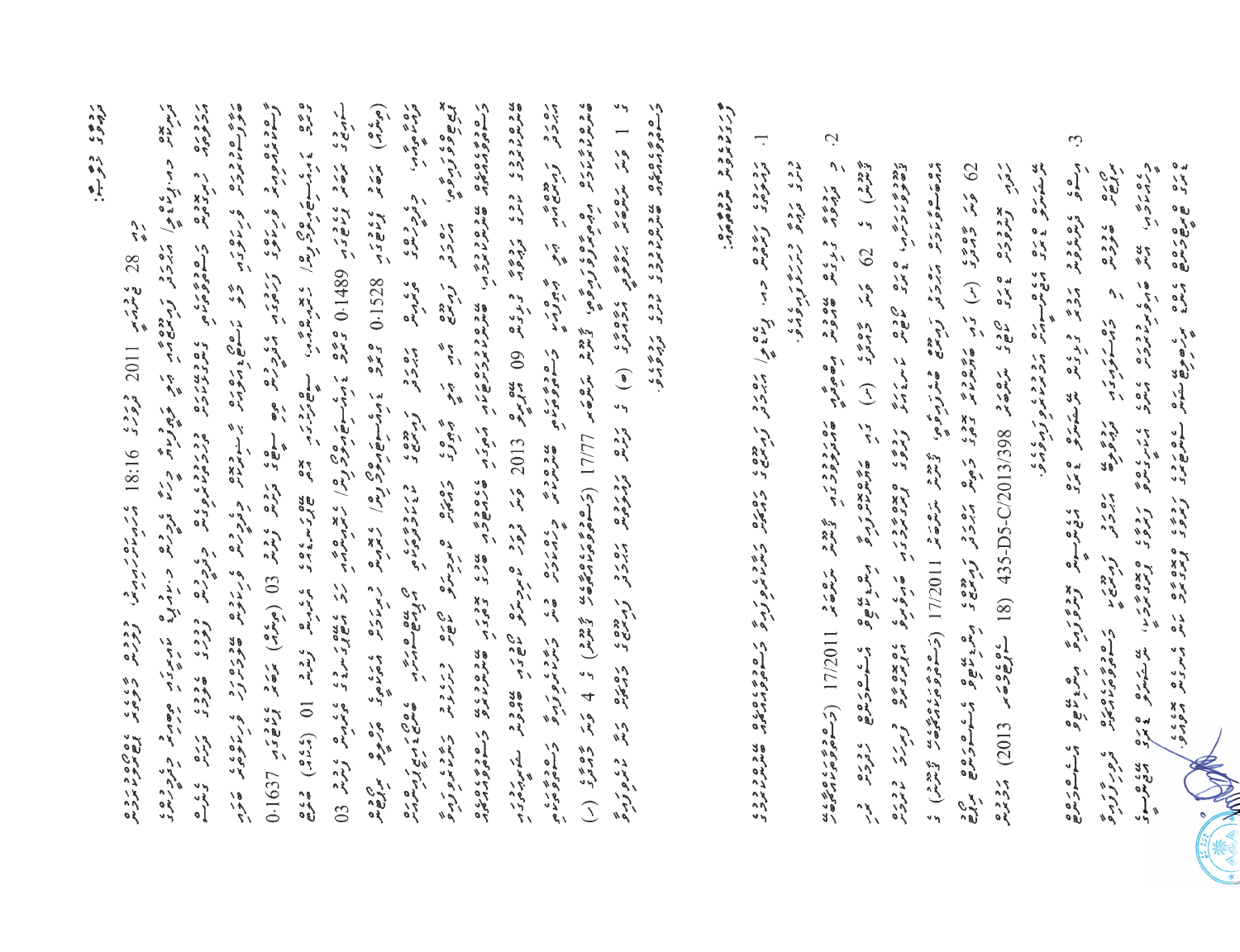4. 14 ق مرکوب 2014 فرور صمروند مقدرته در در در دوره در دوره بر دوره و در دوره در دوره בג גבוה גודל האבג - גבוד הכה הגודה - גבודה גבוד הבריטה המנודדות הגניה הגניה היו מיניה היו מיניה היו מיניה היו<br>מיני הנהפה הקפייה מו הנקודות המוכינית - הנהפחים - מנה הנהפחומיבינות - הנהפה מופקטוניות גוונג ג'ון הכבר ההמה בית הייתונות בית בית בריימפרינסיוג ג'ון ה<br>ביתיוזקיצונים בריימפ ההמה בית הייתיונות בית בריימפרינסיוג בהבצע

שנה המני ויונה בגודלי בני בני היום המרווי ויונה בתוכל היום ויולי ביו בני היום.<br>היום ויום הפוכי היו בנופנוים ויום במנוס ביומנויים בתוכל בתוכלו ויום ולפנוסויים. ר. הכנכו נזכם נהנכ המניג מסוים בנודדים מיניג מיניג ומיניגים ומיניקים.<br>5. הנודדים נזכיו והזכה נוזנים כנודדי מיננות בייטודופנות בייטודונומיות בייטודונים. برسرد ، برده در دوبرده برده و برده و برگزش در از استروه به ۱۵۵ میل ویرویش د دود در در دوره دور در ۱۶۶۶ (ر) اگر در دور دور دوره در ۱74 در ۱۶۵۵ در دوره ۱74 (<br>توسر مرتبط سوئی 59 نوش کرمرموز (ر) اگر در این از برخوش مرکز بر کاربر دوره مرکز می کرد کرد. د د ۱۶۵۶ (م) مرد مرد ده د د د د د د د د د

د د ه .<br>بر برد .

נכנכו נשכם ושל נים נסים נפנכו כמם ונים המונים בסים ביותר ביות הנים לדים.<br>בנהת הזב ניבודות מוכת/כדי נישית המכת נדיבה ב כדיבת מתנה על ביות הניבודות. . הכלה ההוסגום שיכור כבו בכבו הכלל כי הם שינונים הים הום הים ים הים ליום בנוגלו ליום.<br>בנייים פתוח איום שיית מיות שינועים בקוח בין ביות יית עליית תיי ביותר המיות המיות היותר מיות מיות התנועות ליות שני - יו פרי מתגולי זי נרדי הדבירי - ניידי המספר - נייד רושני זיוני.<br>היינוט ה הנפצה טתגולנות נתפל נופדודים התפתם הנופדוד נופד עופנת התפחדה رېږورمنځر ځومده د ورځ مرد د د ورمونه څرن مر د چېگر 28 پرمزم 1911 کرمز برور د د کامرکړمر مەدەمدەر ئەررەدە بەرەم مەدەبى ئىككى ئەرەبى ئىلى ئورگە بىرە ئۇرۇر ئىرقى ئىرىم ئىككى ئاش ئىككى ئىككى ئىككى ئىككى כ מככם - גם בם מי כם גם המונים ובין המונים במונים מי המונים מונים מי מונים מי מונים מי מונים מי מונים מי מי מו<br>מונים מינים בתבמיות הפמיותים פממוניים מונים מונים מייתים מייתים מיית ביות מונים מונים מונים ביות מונים מונים מ ر ۵۵ دره ، ۵ ده ، ، ، ، ، ، ده ، ، ده مورد و بگر مربکر سوده ، دو ده ( ( در ده) او در ده ، ، در ده ، ، در د  $(200)$   $(1037)$   $(2000)$   $(2000)$   $(200)$   $(200)$   $(200)$   $(200)$   $(200)$   $(200)$   $(200)$   $(200)$   $(200)$   $(200)$   $(200)$   $(200)$   $(200)$ د ، ، ، ، ، ، ، ، ، ، ، ، ، 084 . (.) . . ، ، ، ، من من من بن من الله عن الله ، ، ، ، ، ، ، ، ، ، ، ، ، ، ، ، <br>صوح سورج ، منصر برسوير به 0.1489 ، ، در عادر سوخ روز بندا به رسوم . كرد المطابق الله على مريد الله ۇرچىد 03 (مېلام) ئۇھ بىلەدە بىلەر 0.1528 مىچى ئەمەر سەھ مۇدۇر بىرا ئېچرىق جىمەر 29 مەم بىر مىچىدى. سەمرەت (ئىر ئىرىمەتمە: FSD(D)-DR/2011/169) مۇيرىرقى بىرتۇچىل مۇق مۇمۇمەر، جەن خەقسىمۇق دىمىلىرى بىر נסגב ג בכסט בגדביגט גם בבבבבס - טוד יין טוס ם בבביסג דינים ייןם ס"ס - אב"ם.<br>הידברק קהודנים ב- מגיע במקום הידיק בית מידיק המקום - סייקיית וקדק מידיק בפיסגים - קוביים سَمروِعْ فِي (سَرْحَمَة: FSD(D)-UR/2011/121) مَرْبُروِثَو مِرْكَرْفِيَّة مُسْرَوْنَة مَّشْرَمَّوِ، تَوْنْتَشْر